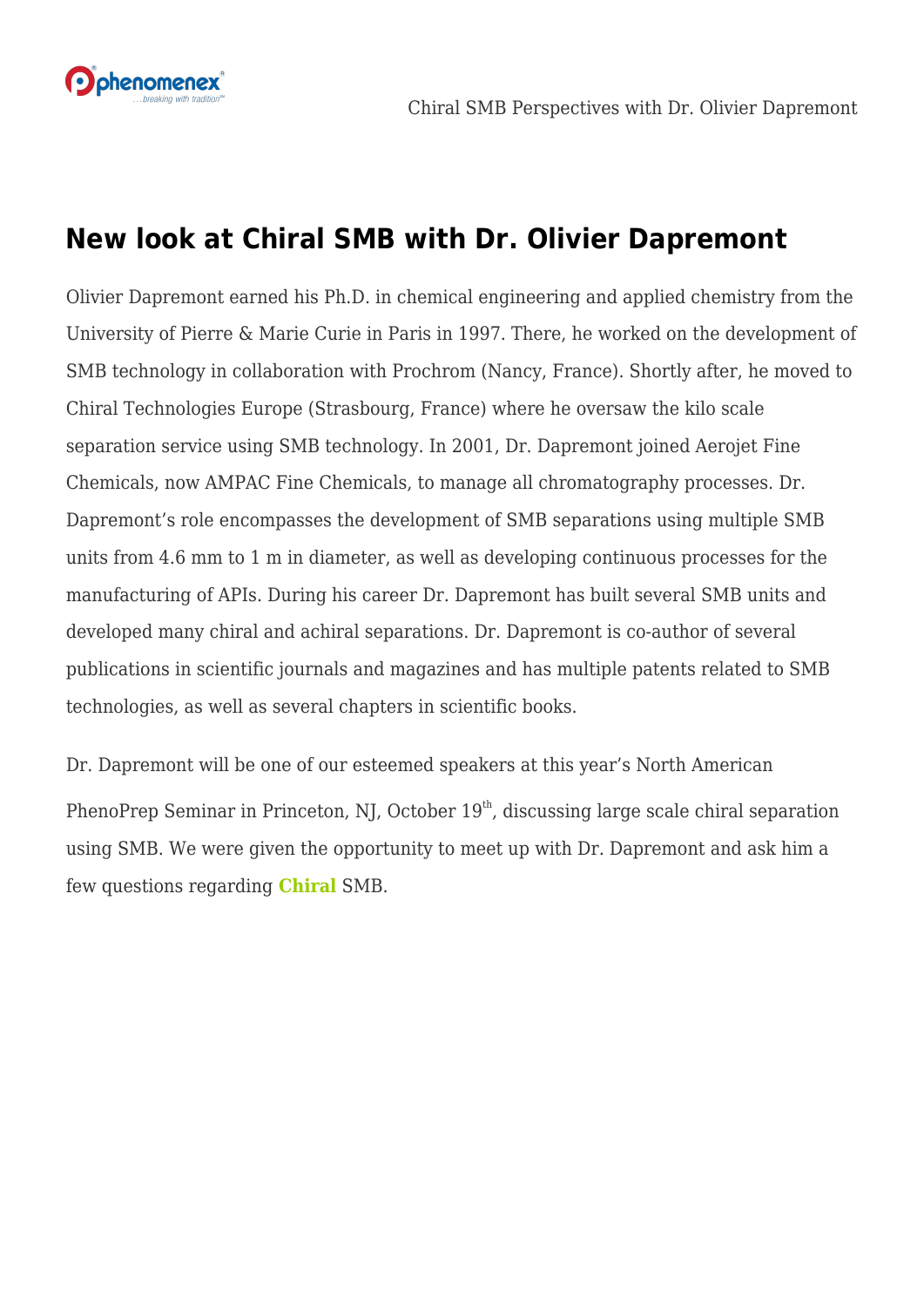

**Since you are one of the world leaders in simulated moving bed/multicolumn chromatography (SMB/MCC), could you outline the key milestones for the development of this technology?**



Simulated Moving Bed technology (SMB) is in fact a fairly old technology developed in the early 1960's by UPT for the purification of xylenes. The technique was based on the concept of continuous distillation columns using liquid/solid equilibrium instead of liquid/ vapor equilibrium. Since the solid (packing material) cannot be moved without issues, the idea of simulating the movement of the solid against the flow was developed. The concept was implemented by using a very large multi-port valve that allowed the movement of the inlet and outlet ports, "simulating" a counter current of solid and liquid. This counter current significantly increases the performance of the packing material and permits a drastic reduction in eluent consumption making the process economically attractive.

As a result, the technique spread rapidly to other applications, such as the purification of sugar molasses using very large ion exchange columns. But we had to wait for the early 1990s for the transfer of this efficient technology to the pharmaceutical industry. Companies like UOP, Prochrom, and Novasep were intensively working on adapting the technology to the purification of small molecules using high pressure columns. Few kilo scale units were produced in the 1990s, yet finally the first commercial scale SMB unit with 300mm diameter columns was installed in the mid-1990s at a pharmaceutical company. Since then, several very large-scale units (450, 800, 1000 and 1200mm in diameters) have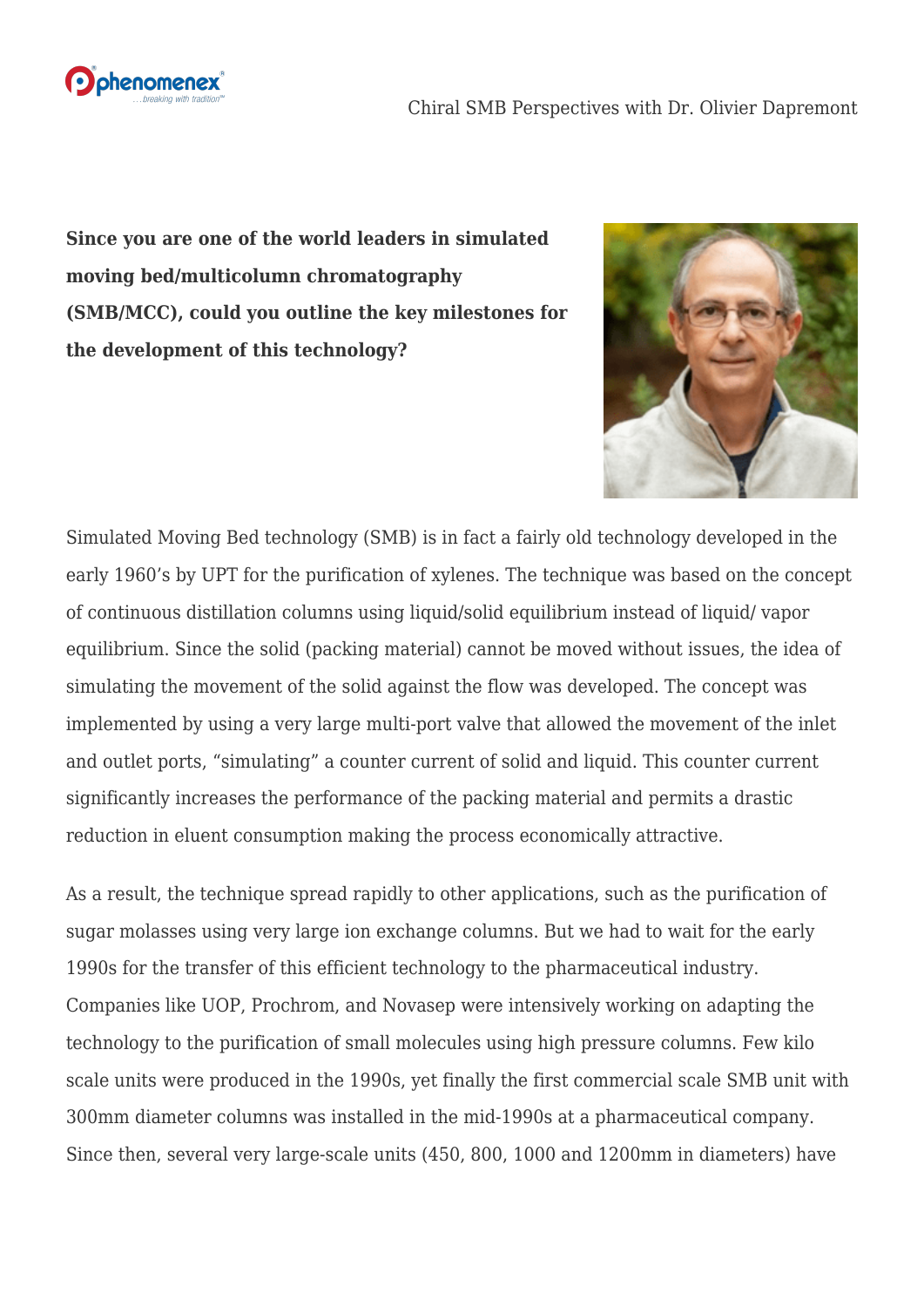

been installed for commercial production. About a dozen APIs are manufactured using a SMB step in the process. Ampac Fine Chemicals (AFC) installed its first three units in 1999: the 8×50 for kilo scale separation, the 8×200 unit for pilot scale (hundreds of kilograms) and the 6×800 unit for commercial scale (multi tons). Since then, we added two bench top units for process development, a small kilo unit for products requiring high containment, and a 1000mm unit for multi ton commercial production of APIs. More units are likely to come as the need for capacity increases.

#### **What are the advantages of SMB versus batch chromatography?**

First, SMB is a continuous process, so there is a continuous flow of product entering the unit for separation. While in batch there is a dead time between each injection, waiting for the product to elute off the column. Because the SMB process is a counter current of liquid and solid, the packing material is used more efficiently, so the column load in terms of grams of product per grams of packing material is typically 3 to 5 times higher than batch. Since a complete separation in SMB is not necessary to achieve high purity and recovery, it is possible to either load more, leading to a huge overlap of the peaks, or to use other eluent conditions that will result in faster processing (lower viscosity solvent for example, such as ACN, can result in a higher throughput vs. a separation with pure IPA by allowing higher flow rate for the same operating pressure even if the separation selectivity is much lower). SMB can be considered as the ultimate "shave recycling" process.

This is a process where overloaded injections are performed and only the front and the back end of the peaks are collected where the product is pure. The middle fraction containing the mixture is reinjected in the column or in SMB stays inside the column arrangement. A small amount of feed is continuously added to compensate for the product taken off the columns.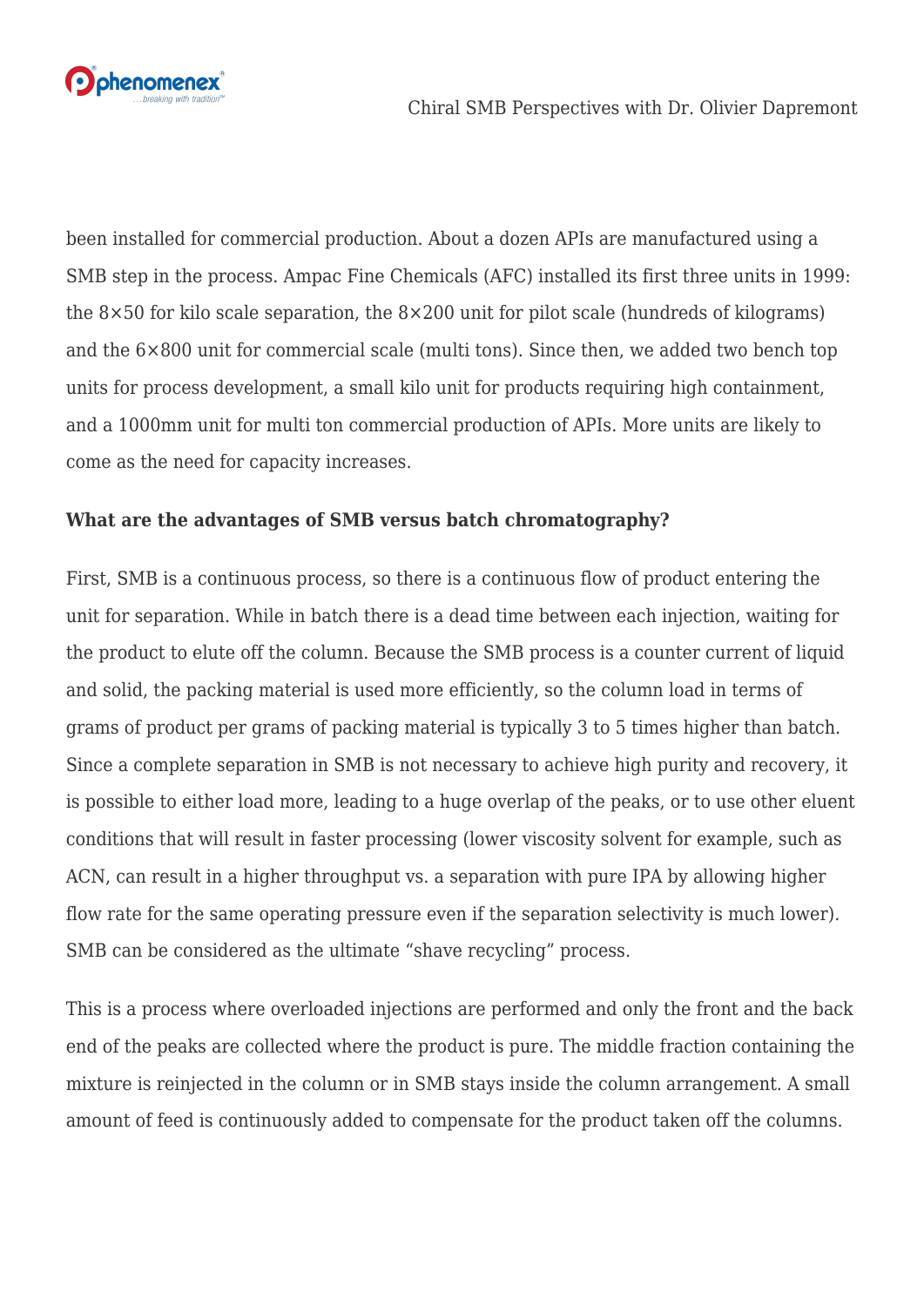



However, to be able to achieve this level of performance, some concessions have to be made. The SMB is a binary separation tool and complex separations are not straightforward. Recovering the middle peak of a three-peak feed will require two SMB units in series for example. Also, because of the nature of the system, it is imperative that the feed be diluted in the eluent used for the separation so there is no possibility for a gradient as in batch separations, SMB is not the sole solution for all the separation problems; each problem needs to be addressed with all the tools available to find the most economical process.

**Though continuous techniques such as SMB can show excellent economics, why are there relatively few largescale continuous processes established in the industry? Are you seeing an increase in multi-column continuous chromatography compared to batch chromatography processes? What is the biggest challenge in SMB chromatography that needs to be overcome to make it a more widely used technique?**

There are many factors that influence the acceptance of SMB in the pharmaceutical industry. The first one is knowledge; even if chromatography is intensively used in the early stages of the discovery at very small scale (mg/g quantities), it is common to hear that the chromatography step needs to be removed from the process. This is mostly due to the limited knowledge of **[preparative chromatography](http://ow.ly/fcmT30fhuN0)** by chemists developing synthetic routes. Most of the chromatography used at small scale by synthetic chemists is a simple open glass column with a "simple" solvent gradient.

This type of chromatography is very inefficient and does not scale well, but it gets the job done at the scale it is used. When the process needs to be scaled-up the column step needs to be thoroughly optimized. For example, a high pressure prep column needs to be used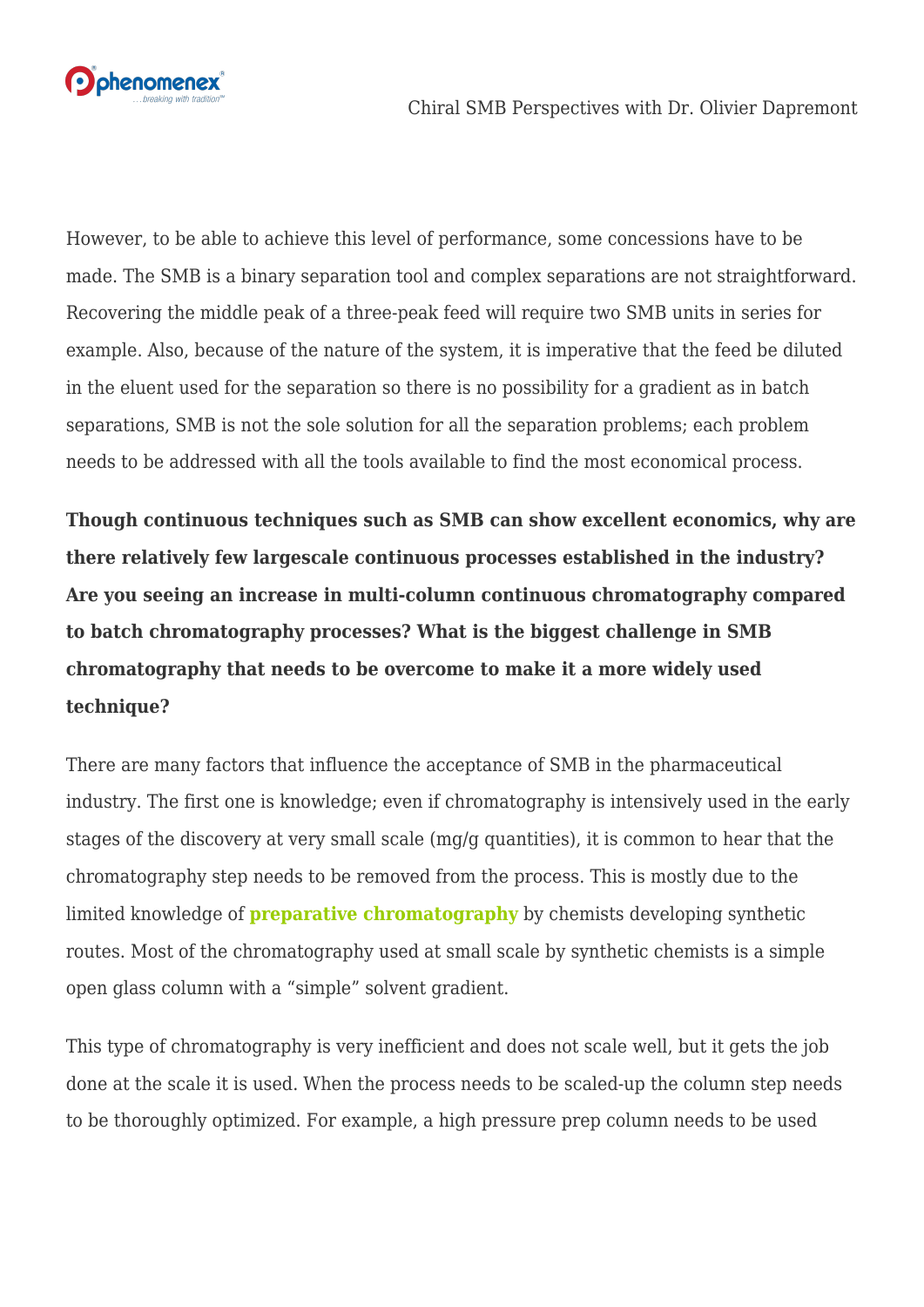

with solvent recycling strategies to minimize operating costs and reduce cycle time. This requires the good understanding of the technology, knowledge that is not always available in house and thus all efforts are put into completely removing the chromatography step from the synthetic route, which may lead to a more expensive process. So to date, there have been a limited number of commercial projects with a chromatography step imbedded. However, the SMB technology is perceived differently than batch chromatography by most process chemists. We see a steady increase in companies willing to try the technology for their product. The driving force being that it takes very little time to develop a chiral SMB separation (a couple of weeks) and a few more weeks to get the first kilograms of product with a very scalable process. So speed to market is the major driving force and this is the second factor in acceptance of the technology.

The idea remains to "fix" the process later by finding an alternate route to eliminate chromatography, but with regulatory and financial pressure, it may be more and more difficult to switch the process later, unless there is a significant reduction in processing costs. The final factor in my view is related to the complexity of the equipment and the price barrier. It is obviously more expensive to install a large SMB unit for manufacturing than a train of reactors for asymmetric synthesis or chemical resolution. So companies are reluctant to invest in equipment if there is no long term contract, especially these days when corporations demand ROIs of a few years. Since it is a more "complex" technology, there is a need to have a resident expert within the company to help manage and troubleshoot the separation when problems arise. These very specialized experts are difficult to find as there are not many universities offering this type of education and thus it is more of a "on the job" training that takes place. Finally, from the supply chain risk management, there is a limited number of CMOs offering the technology, so this can have a big influence on the choice of the manufacturing process.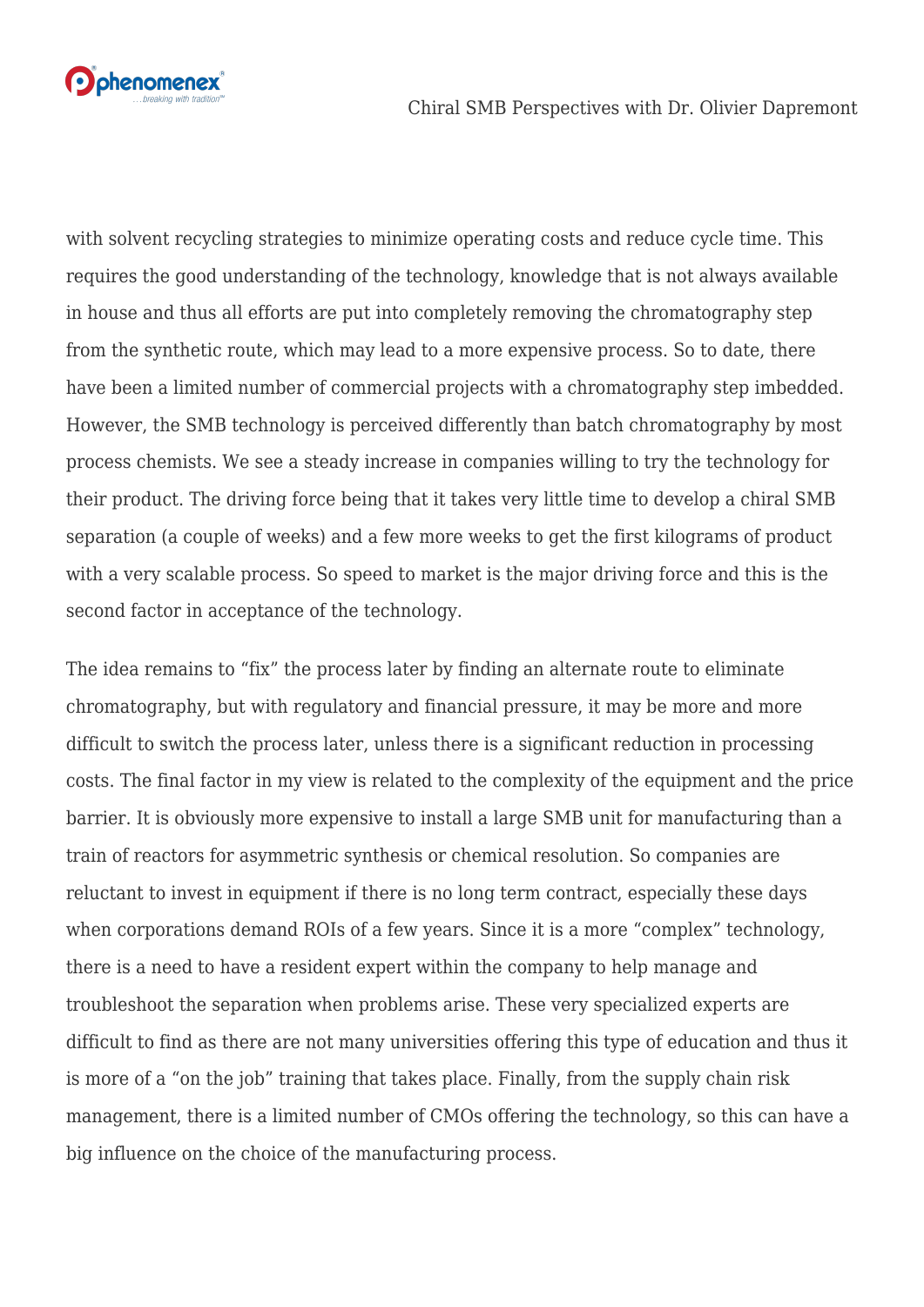

## **There are a limited number of companies in Europe, America, and Japan offering SMB services under cGMP conditions. Do you see cGMP competition increasing from countries like India and China?**

Since SMB is quite an expensive technology, the threshold to get in is pretty high, so in parts of the world where labor is still quite inexpensive, the manufacturing choice remains with processes that utilizes existing cheaper assets, such as large volume reactors. Since there is still little pressure in these parts of the world to implement greener processes, there are fewer concerns with solvent intensive processes, such as chiral resolutions for example. However, we are seeing an increase in the number of scientific publications from Asia on the subject of continuous chromatography. A scientific knowledge base is being built there and it is just a question of time before we see large scale SMB units operating in this part of the world as well. In terms of competition, I think it will help the development and the acceptance of the technology, which is a good thing. But I don't think that in terms of price there will be a huge difference compared to western companies since SMB is a highly automated process, the contribution of the manpower cost to the overall cost remains fairly small. The advantage of less expensive manpower in these parts of the world will not weigh as much in the balance.

## **Simulated Moving Bed technology (SMB) is the technique of choice for large scale separation of enantiomers. What is your general approach and key step to developing a chiral purification by SMB?**

**[Chiral separations](http://ow.ly/p9iM30fhuWr)** are indeed the main application so far on SMB because they are true binary separations. Since there is no predictive tool yet, we have to proceed with the screening of multiple CSPs with multiple combinations of solvents and this can be time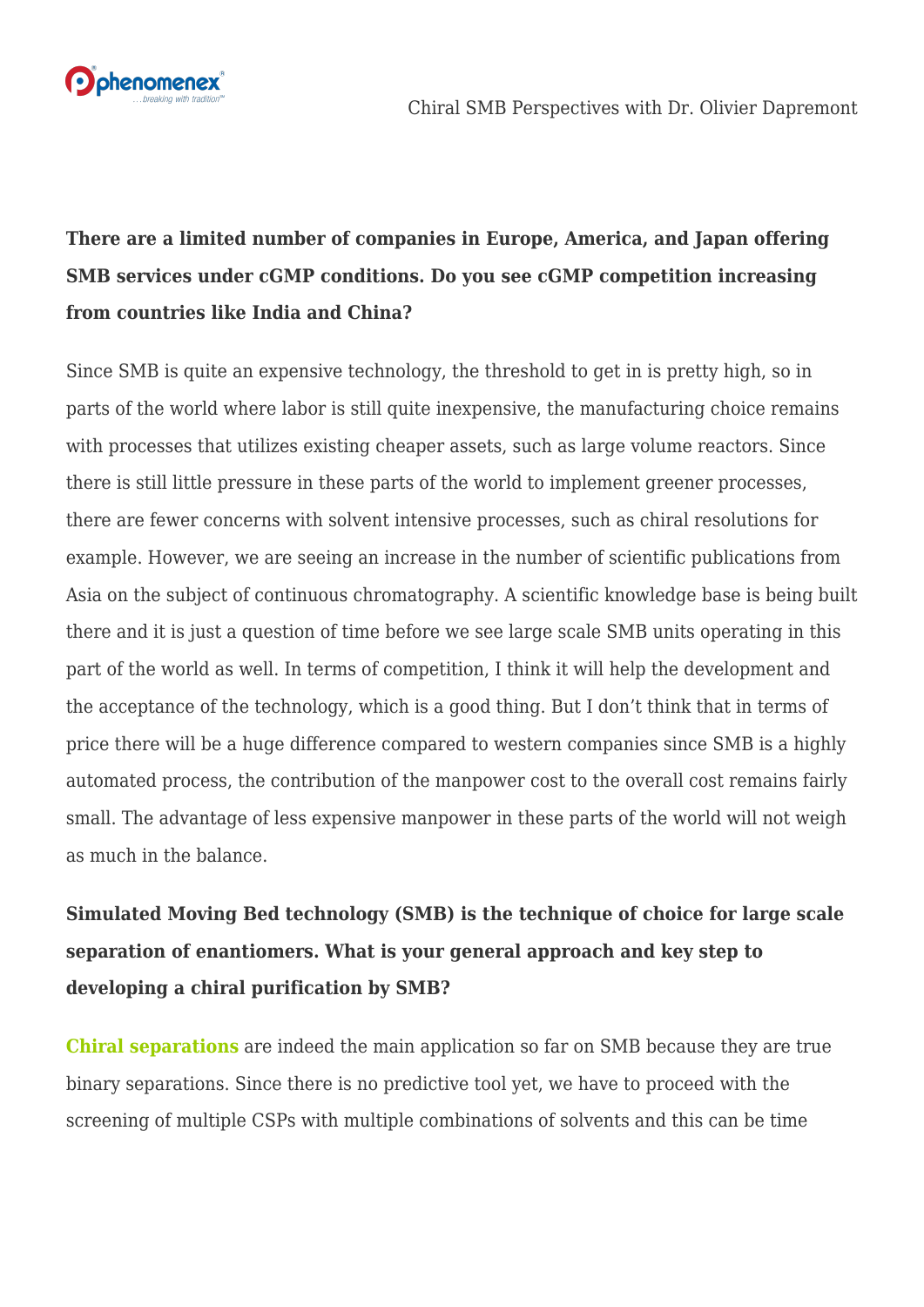

consuming. All our screenings are geared toward SMB, so we look at very specific parameters. First, we evaluate the solubility and the stability of the sample in various potential solvents. Then, we screen for conditions that will give us the best selectivity within 8 minutes of separation on a 4.6mm x 250 column at 1mL/min with the simplest possible solvent system. Then, we screen all the CSPs we have in the lab. We have basically a three stage screening. For the first stage, there are traditionally 4 main CSPs that we evaluate. We use mixtures of alcohols and hydrocarbons for this screening. In the second stage, we look at the immobilized CSPs with more exotic solvents such MTBE, ethyl acetate, acetonitrile, etc. If we still do not have a satisfactory separation, then we look at other phases from as many suppliers as we can, including the **[Phenomenex Lux®](http://ow.ly/FSl330fhv0L)** series. Overall, we test between 25 and 30 chiral phases. Please note that we only test phases that are available at commercial scale using the particle size that will be used for the separation – i.e. 20 or 16 µm.

**Do the chiral stationary phases, which are available on the market, satisfy the customer needs in terms of variety? What products would you like to see from chiral stationary phase manufacturers to make your work easier in the development of a [chiral separation](http://ow.ly/LYJl30fhtxK)?**

If you look at a separation from the analytical point of view, we can probably cover 95%+ of the chiral separations needed with 4 CSPs developed in the last 25 years. However, if you look at the separation from a productivity perspective, we need to find THE CSP that will give the highest throughput. With the launch of the immobilized CSPs by Daicel in the last 15 years, we have seen a significant increase in the average productivity reported; fifteen years ago, a productivity of one kg of feed per day per kg of stationary phase (kkd) was considered a good separation. Nowadays, since we can use less viscous solvents with higher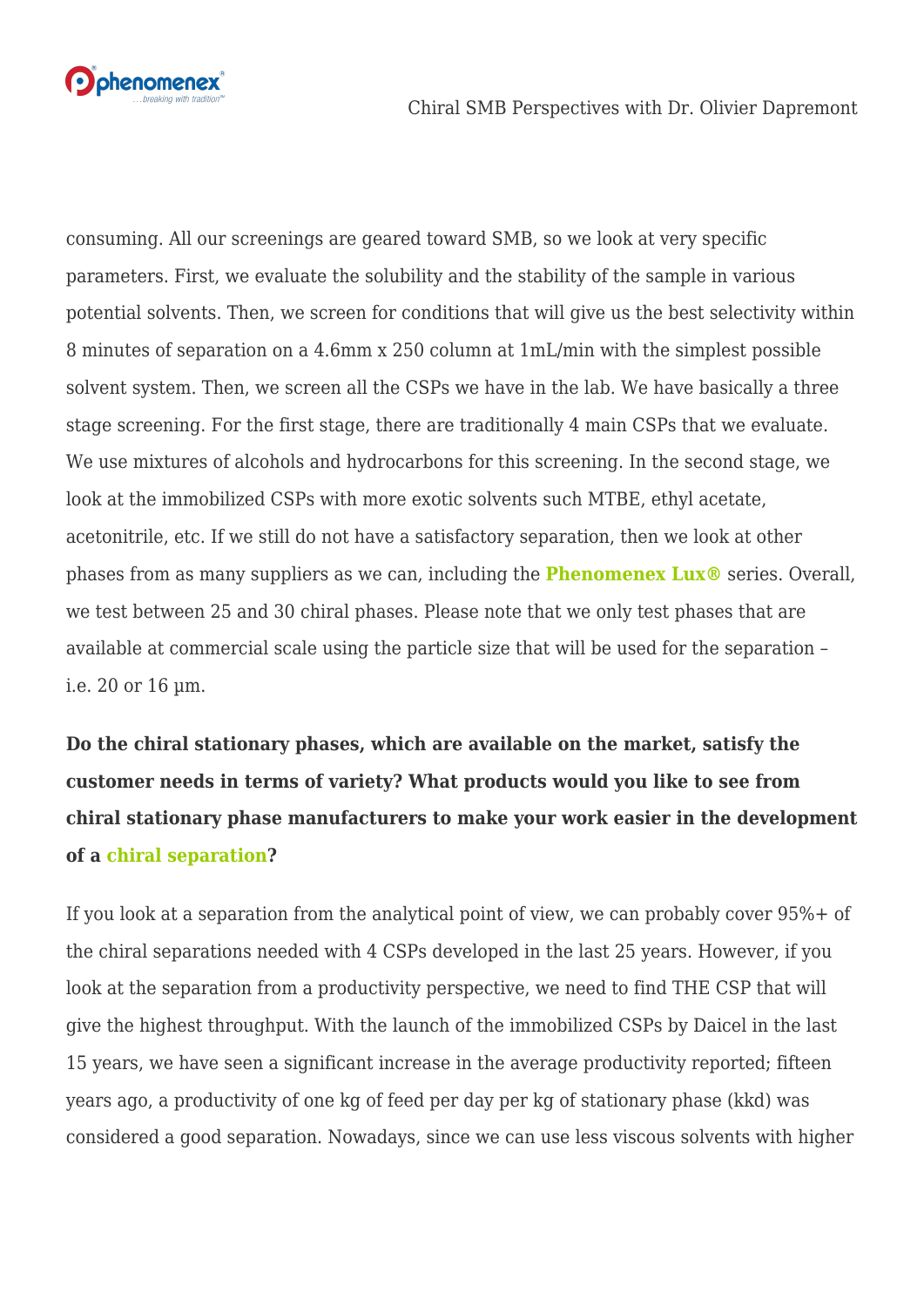

solubility power, we regularly see productivity north of 3 kkd.

This means that with the same equipment, I can process 3 times more material in a day! This has a huge impact on the cost of the process. Since the operating costs are fixed, the cost of the molecules in \$/kg is significantly reduced. So if packing manufacturers had stopped innovating we would have fewer chances today to see a SMB separation at commercial scale. We are always on the lookout for new chiral phases that could give us the extra productivity for the separation to achieve better economics. We understand that packing manufacturers cannot come up with hundreds of phases that they can support commercially, but please keep bringing new chiral selectors to the market, we will add them to our screening. In terms of particle size, we typically like to run with 20 µm because this size offers a good compromise between efficiency and back pressure. Much larger particles require a lot longer column which may become impractical. Maybe a 25 or 30 µm particle could provide some added benefit but this remains to be tested.

## **Today, SFC is used primarily at lab scale. How do you foresee the development of this technology? When do you think that this technology will become a production scale technology and can SMB chromatography be performed under SFC mode?**

SFC is indeed finding a premium place in most separation labs for small scale quantities. The speed of development, the lower solvent consumption and the ease to recover the product post separation make this technology very attractive for early discovery support. As we have seen at conferences, major pharma companies use SFC to purify libraries of compounds and isolate a few mg/g quantities in record time. So, this technology has found a very good niche. Fundamental work is ongoing at universities and this work is extremely important to better understand the process and support the development of larger scale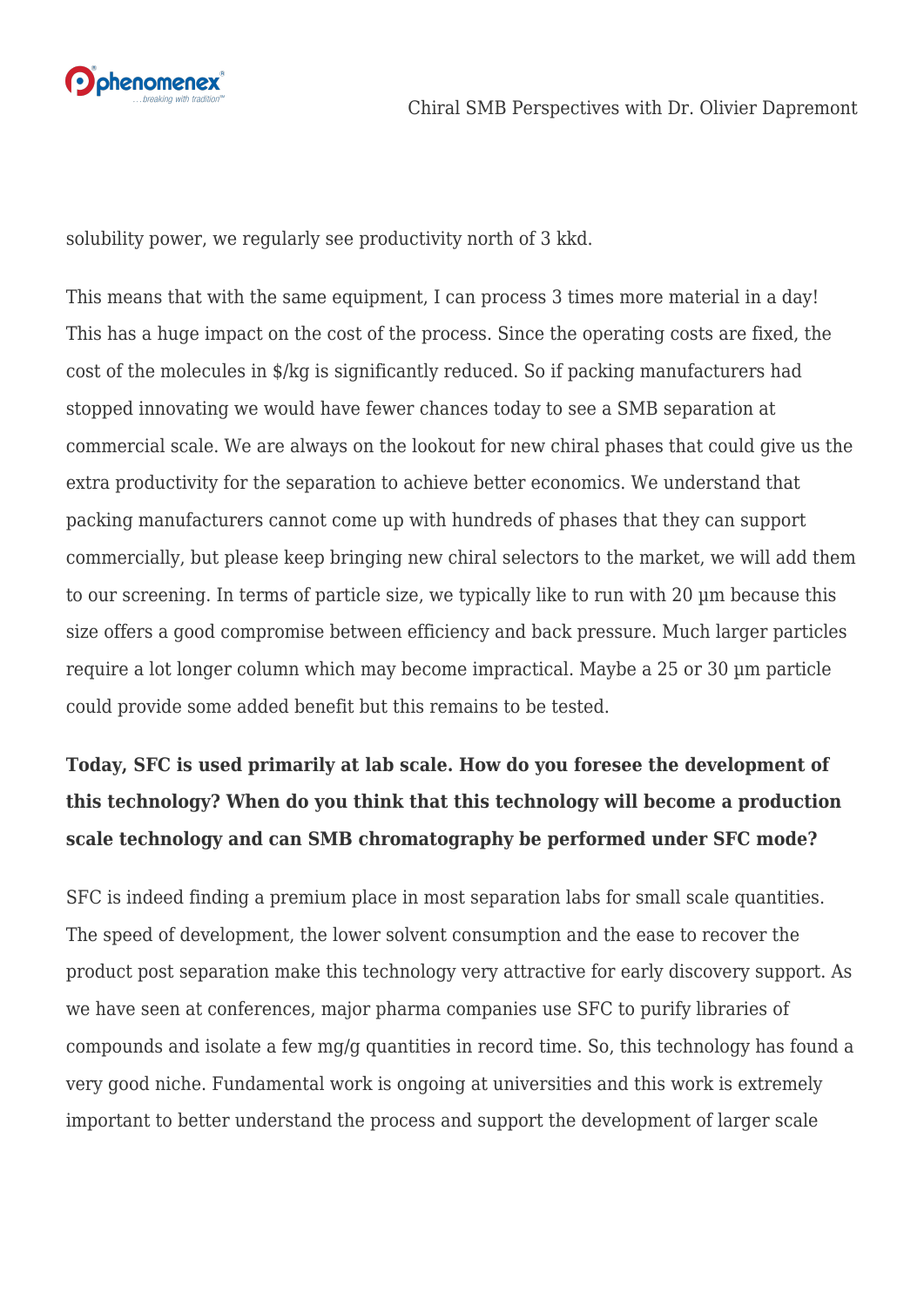

separations. Isotherms are the heart of chromatographic processes and there are still too many unknowns about the behavior of the isotherm in SFC as the pressure changes. This fundamental work will be used for the modeling of SFC processes, which will result in the development of larger scale units. On paper, SMB-SFC seems to be a great combination. However, I think there are many challenges to solve before we can see a unit in operation. Pressure swings in the SMB-SFC unit are difficult to control and the switch time will be extremely short therefore pushing the equipment to the limit with increased wear and tear. So, the complexity of the equipment may overshadow the productivity gains. But with the improvements we have seen on equipment in the last 20 years, it is not excluded that an SFC-SMB unit will be manufactured for large scale separations.

#### **How important is th[e "Green Chemistry"](http://ow.ly/E7Wb30fhuv8) concept and what impact does it have on the overall chromatography market?**

The green chemistry concept is not totally new, but it has been pushed forward by the supporters of SFC. Surprisingly chromatography is a wonderful tool to help improve the sustainability of a chemical process. In a published chapter in a book edited by W. Zhang and B. W. Cue Jr. (Wiley) in 2012 called "Green Techniques for Organic Synthesis and Medicinal Chemistry", Chapter 22: Preparative Chromatography, the authors looked at the chromatographic process as a way to reduce the carbon footprint compared to other approaches. Chromatography can be used to recover product from waste streams for example (SMB mining $^m$ ). Chiral separations by SMB can also provide a significantly lower carbon footprint compared to a classical resolution step thanks to the high recycling rate of the solvent at commercial scale for an SMB unit (greater than 99.98%). Therefore, chromatographic processes can be extremely "green". At AFC, we support a holistic approach of the synthetic route that allows the synthesis of a desired molecule at the lowest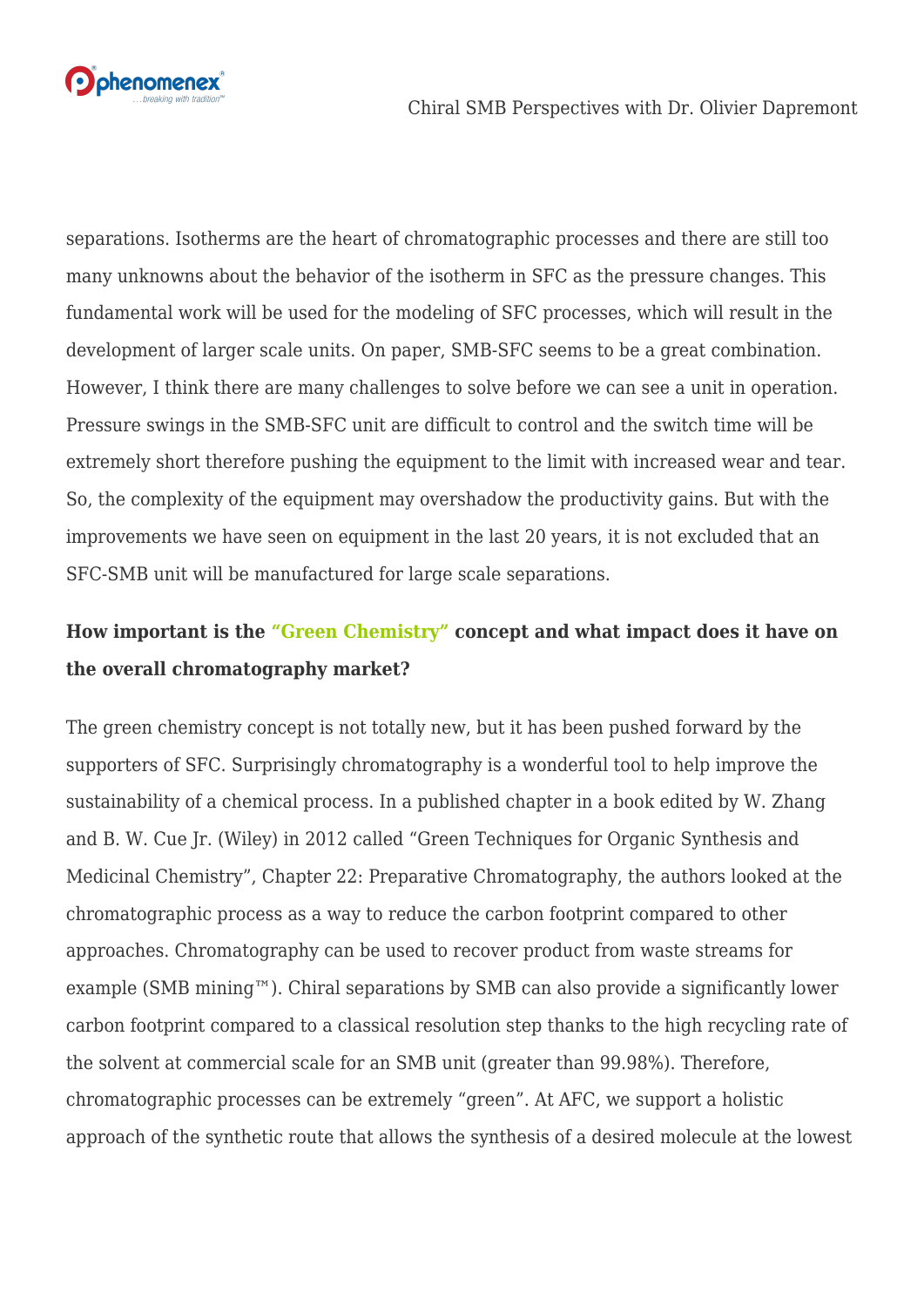

possible cost with the lowest possible impact on the environment. I think this is something that every chemist and engineer should look into and promote.

## **Analytical chromatography is moving toward smaller particles with fully porous as well as core-shell types of particles. Do you see this trend moving into preparative chromatography?**

The objective for preparative chromatography is obviously not the same as analytical chromatography. The use of smaller particles is really to increase the efficiency between closely eluting impurities for resolution purpose. But smaller particle size usually corresponds to much higher operating pressure, so superficially porous or core-shell types mitigate this by increasing the efficiency while maintaining a reasonable pressure drop. In large scale prep, what matters is how much product can be processed in the shortest possible amount of time (throughput! throughput! throughput!). Of course, this is done with the final product meeting the stringent quality requirements. So, any new packing material with high loading capacity will be considered for prep applications. Unfortunately, this is not always the case with the core-shell or the fully porous packing.

#### **How do you see the future of hybrid silica based reversed phase media (stable from pH 1-12) and can it compete with polymeric media?**

These phases are very interesting as they can provide unique selectivity for some applications. Being able to use lower and higher pH is clearly of great interest in the biomolecule world. The packing can be "cleaned" with minimum risk, substantially increasing the life time and hence reducing the operating costs (less packing/unpacking columns, less media to purchase). But outside of this, I can see hybrid silica media being used for small molecules. I believe that QC groups will find it very interesting to use columns that can be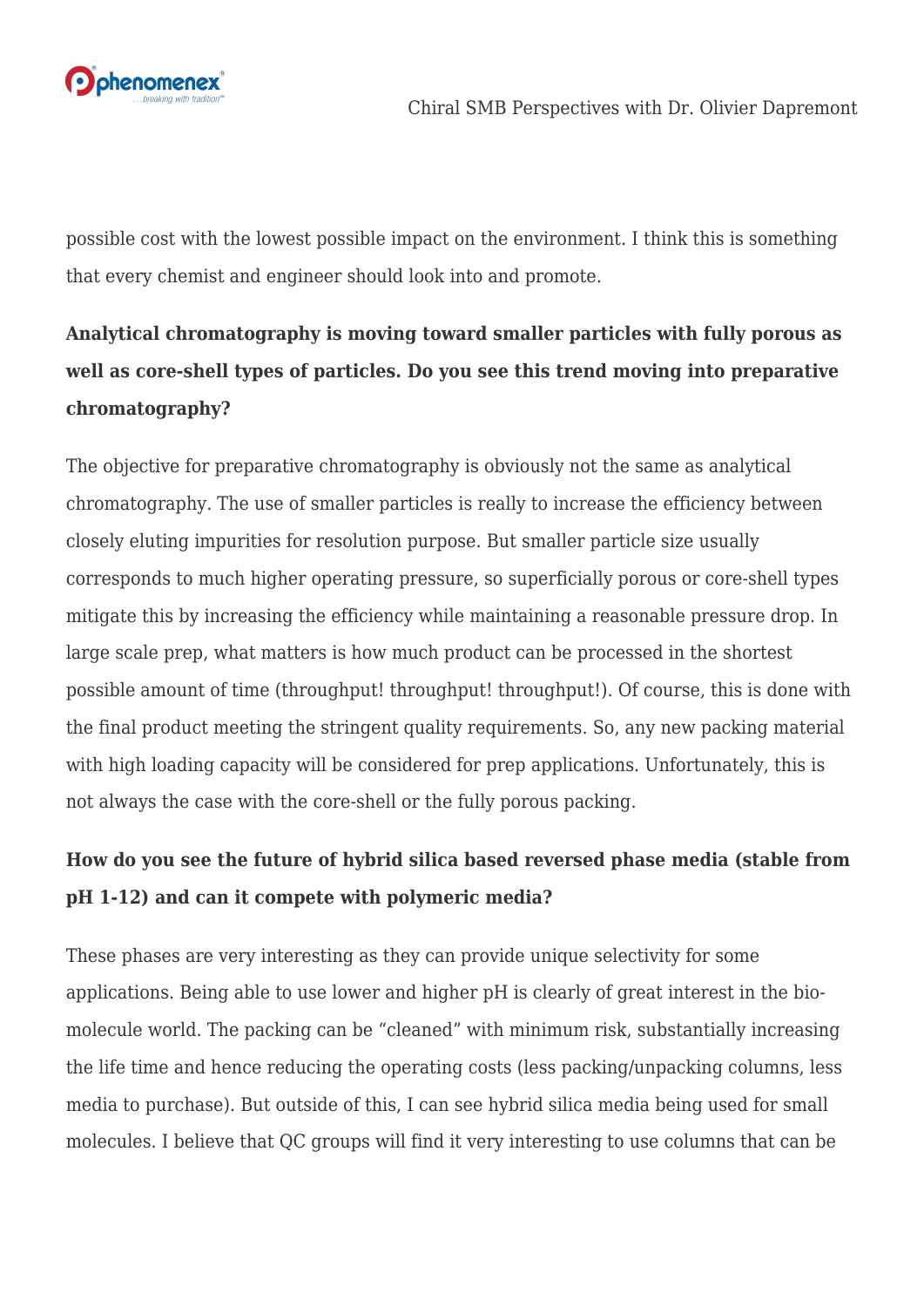

cleaned without risk, thus reducing operating costs (consumables).

#### **What are the major manufacturing cost cutting efforts you think corporations will focus on in the coming years?**

There is a clear push for higher throughput in the labs and in cost reduction. By increasing the automation in the lab, higher throughput can be achieved with less manpower. This can be done by adding more SFC or **[UHPLC units](http://ow.ly/Kdbw30fhuE4)** and by adding "smart" prep systems. These are systems with fraction collection controlled by MS for example. I also expect to see more "hybrid" systems; systems combining analytical and prep functions. These already exist but remain marginal. We should see more of these in the near future. Automatic screening with system experts will also have an increased presence in the discovery labs. All of this can potentially cut the development costs by increasing the throughput and by reducing the cost associated with manpower (less highly paid "experts" will be needed but this may come at a loss of the in-house knowledge). I see also a push to use or re-use consumables in an attempt to cut operation costs. Sales of more robust columns (like immobilized phases for CSP or hybrid packing for reversed phase) should increase. For kg to commercial scale, there is a definite trend to outsourcing to specialized CMOs and chromatography is following this trend. Large corporations are reducing the size of their development groups and their manufacturing sites (becoming "virtual" companies). As a result, they increase their outsourcing to support their product portfolio. So, companies like AFC benefit from this trend and we have been growing at a steady pace in both the process R&D and the manufacturing departments (including QC and QA).

Looking for more interviews and articles like this? Make sure to download Volume 1 and 2 of our: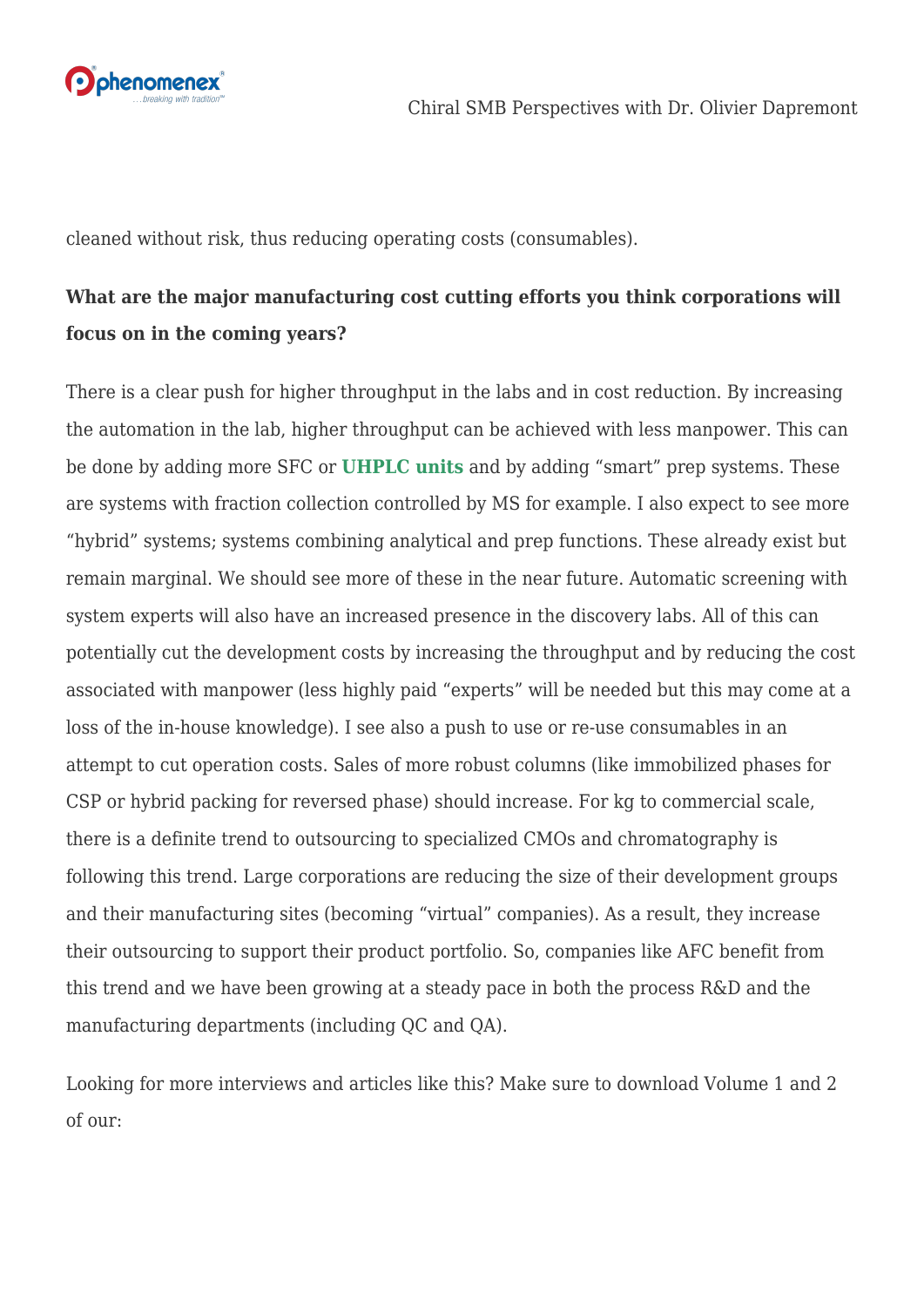

# **[Chromatography Separation Newsletter: PURIFY](http://ow.ly/gppE30fhwjh)**

And if you are looking for more information on chiral or preparative and process scale chromatography, don't forget to sign up for the

# **[North American PhenoPrep Seminar](http://ow.ly/GFZh30fhvmM)**

on October  $19<sup>th</sup>$  in Princeton, NJ. Discuss innovations and challenges of preparative chromatography and enjoy a lively exchange with industry leading experts. Learn from them how they are tackling challenges, overcoming obstacles, and using new technologies. **[Register now](http://ow.ly/GFZh30fhvmM)**!

Share with friends and coworkers:

- [Click to email a link to a friend \(Opens in new window\)](mailto:?subject=%5BShared%20Post%5D%20Chiral%20SMB%20Perspectives%20with%20Dr.%20Olivier%20Dapremont&body=https%3A%2F%2Fphenomenex.blog%2F2022%2F05%2F18%2Fchiral-smb-olivier-dapremont%2F&share=email)
- [Click to share on Twitter \(Opens in new window\)](https://phenomenex.blog/2022/05/18/chiral-smb-olivier-dapremont/?share=twitter)
- [Click to share on Facebook \(Opens in new window\)](https://phenomenex.blog/2022/05/18/chiral-smb-olivier-dapremont/?share=facebook)
- [Click to share on Pinterest \(Opens in new window\)](https://phenomenex.blog/2022/05/18/chiral-smb-olivier-dapremont/?share=pinterest)
- [Click to share on LinkedIn \(Opens in new window\)](https://phenomenex.blog/2022/05/18/chiral-smb-olivier-dapremont/?share=linkedin)
- [Click to share on Tumblr \(Opens in new window\)](https://phenomenex.blog/2022/05/18/chiral-smb-olivier-dapremont/?share=tumblr)
- [Click to share on Reddit \(Opens in new window\)](https://phenomenex.blog/2022/05/18/chiral-smb-olivier-dapremont/?share=reddit)

Summary



Article Name